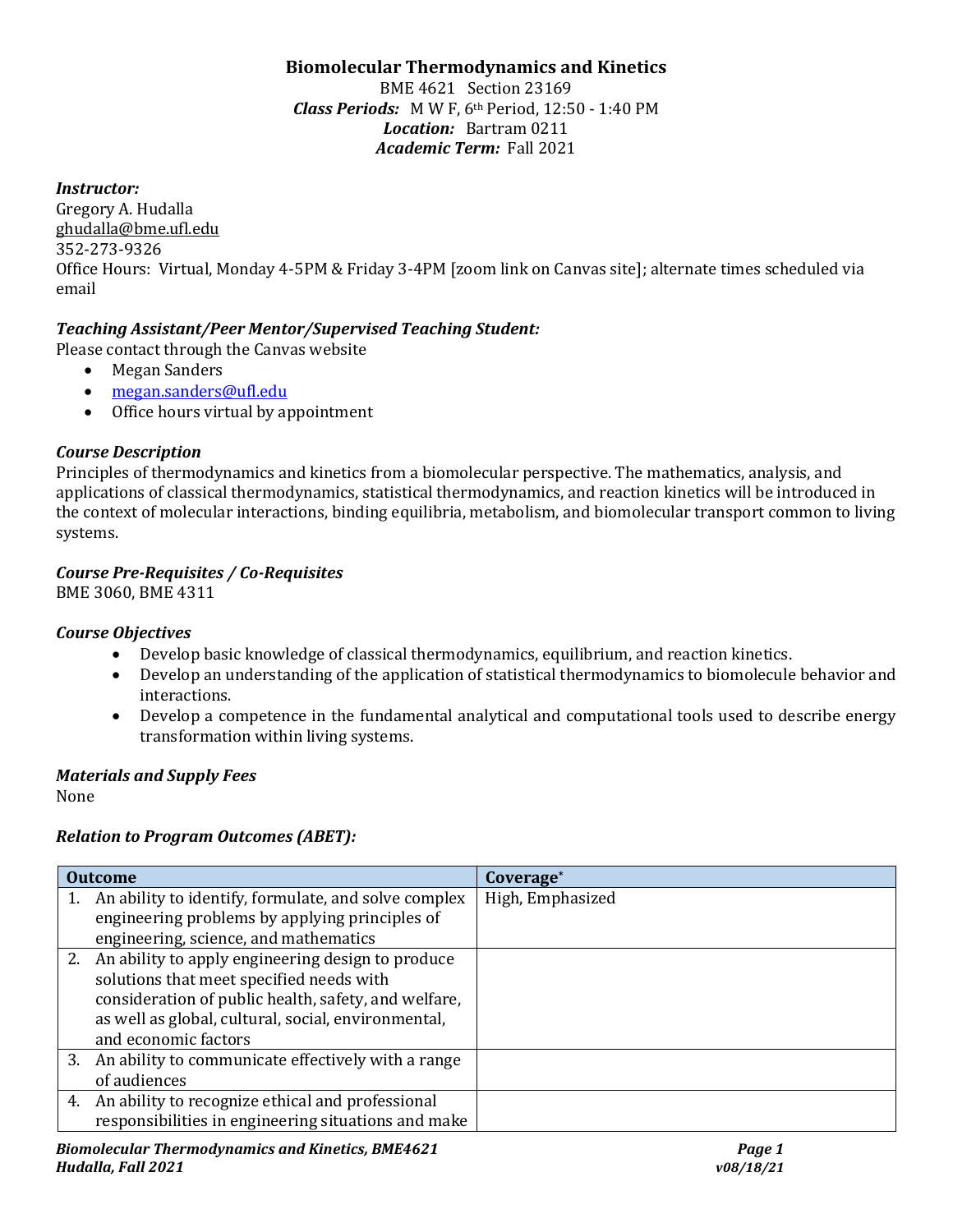| informed judgments, which must consider the           |        |
|-------------------------------------------------------|--------|
| impact of engineering solutions in global,            |        |
| economic, environmental, and societal contexts        |        |
| 5. An ability to function effectively on a team whose |        |
| members together provide leadership, create a         |        |
| collaborative and inclusive environment, establish    |        |
| goals, plan tasks, and meet objectives                |        |
| 6. An ability to develop and conduct appropriate      |        |
| experimentation, analyze and interpret data, and      |        |
| use engineering judgment to draw conclusions          |        |
| 7. An ability to acquire and apply new knowledge as   | Medium |
| needed, using appropriate learning strategies         |        |

\*Coverage is given as high, medium, or low. An empty box indicates that this outcome is not covered or assessed in the course.

#### *Required Textbooks and Software*

Title: Biomolecular Thermodynamics: From Theory to Application Author: Barrick, Douglas Publication date and Edition: 2017, 1st edition; CRC Press ISBN: 978-1-4398-0019-5

#### *Recommended Materials*

Title: *Biological Thermodynamics* Author: Haynie, Donald T. Publication date and edition: 2008, 2rd edition; Cambridge ISBN number: 978-0-5217-1134-0

Title: *Molecular Driving Forces: Statistical Thermodynamics in Chemistry and Biology*. Author: Dill, Ken A., and Bromberg, S. Publication date: 2002, Routledge ISBN: 978-0-8153-2051-7.

Title: *Biochemical Engineering Fundamentals* Author: Bailey, James E., and Ollis, David F. Publication date: 1986, 2rd edition, McGraw-Hill ISBN: 978-0-0706-6601-6

#### *Course Schedule Course Schedule*

### Week Topic

### PART 1

- 1 Overview of energy transformation in living systems<br>2 First law of thermodynamics Barrick 3
- 2 First law of thermodynamics Barrick 3
- 3 Second law of thermodynamics Barrick 4<br>4 Gibbs Free Energy Theory I Barrick 5
- 4 Gibbs Free Energy Theory I Barrick 5
- 5 Gibbs Free Energy Theory II<br>6 Gibbs Free Energy Applicatio
- 6 Gibbs Free Energy Applications I<br>7 Gibbs Free Energy Applications II
- Gibbs Free Energy Applications II

# PART 2

# 8 Statistical Thermodynamics - Theory – Barrick 8, 9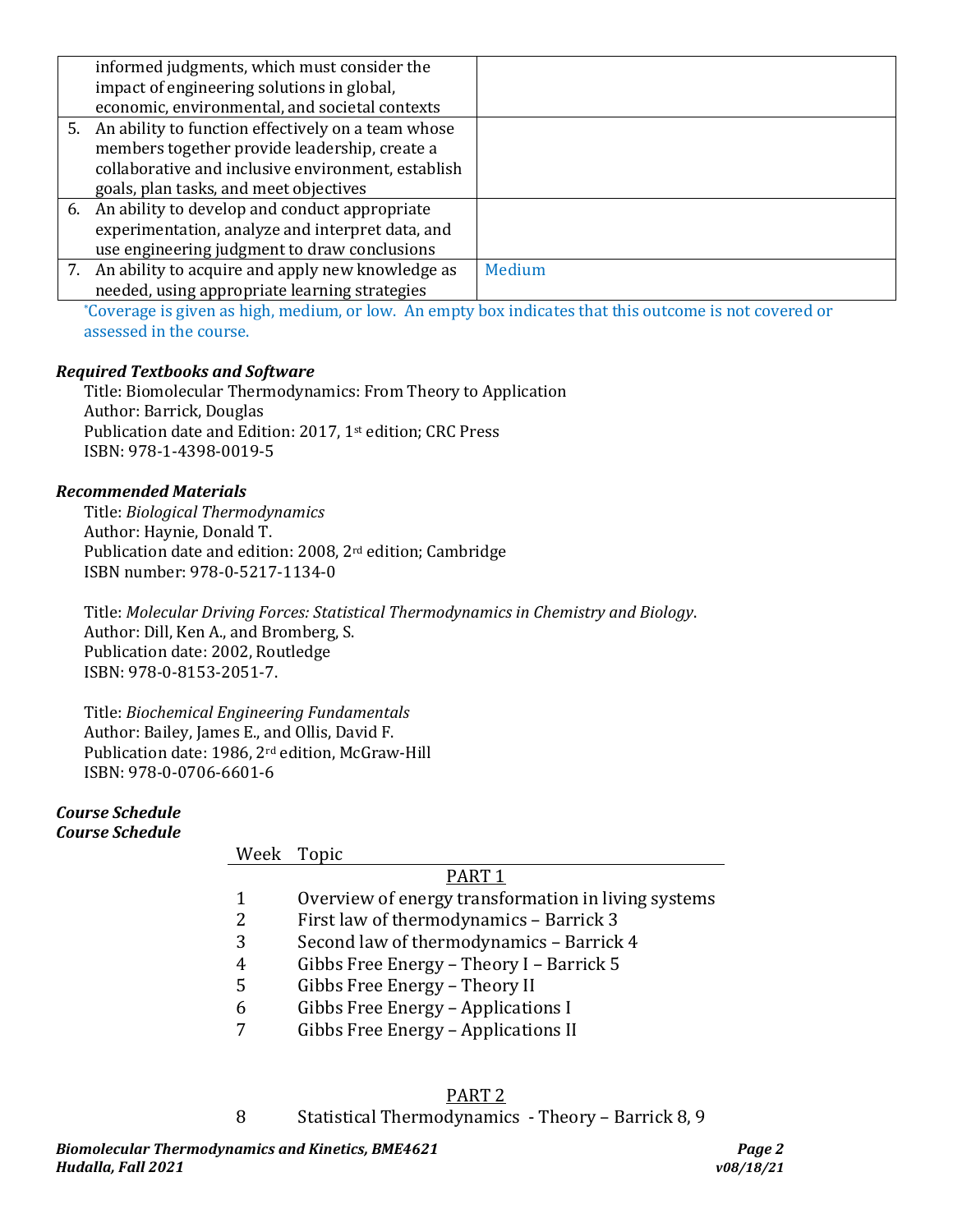- 9 Statistical Thermodynamics Application<br>10 Binding Equilibria Barrick 13.14
- 10 Binding Equilibria Barrick 13, 14<br>11 Cooperativity/Allostery
- 11 Cooperativity/Allostery<br>12 Reaction kinetics Theo
- 12 Reaction kinetics Theory<br>13 Reaction kinetics Modeli
- 13 Reaction kinetics Modeling I<br>14 Reaction kinetics Modeling II
- 14 Reaction kinetics Modeling II<br>15 Biology, complexity, and evolut
- 15 Biology, complexity, and evolution

### **Assessment dates:**

**Problem sets** (due Friday via Canvas): September 3, September 10, September 24, October 1, October 15, October 22, November 5, November 12, December 3, December 8 (Wednesday)

**Quizzes** (Friday during class time): September 17, October 8, October 29, November 19, December 12 (Thursday, Final exam period)

### *Attendance Policy, Class Expectations, and Make-Up Policy*

-Attendance is not mandatory and will not be recorded. A video of each lecture will be posted on the Canvas website after the lecture has been delivered. Announcements will be delivered via Canvas.

-Problem sets are to be submitted via Canvas on the Friday that they are due.

-You must let me know AS SOON AS POSSIBLE if you will be ABSENT on the SCHEDULED DATE of ANY quiz. If you know that you'll be absent for a QUIZ, a make-up MUST be taken **PRIOR TO** the date listed above. **No make-up quizzes or exams will be given for unexcused absences.** Excused absences are consistent with university policies in the undergraduate catalog [\(https://catalog.ufl.edu/ugrad/current/regulations/info/attendance.aspx\)](https://catalog.ufl.edu/ugrad/current/regulations/info/attendance.aspx) and require appropriate documentation.

<https://catalog.ufl.edu/UGRD/academic-regulations/attendance-policies/>

### *Evaluation of Grades*

| <b>Assignment</b> | <b>Total Points</b> | <b>Percentage of Final Grade</b> |
|-------------------|---------------------|----------------------------------|
| Problem Sets (10) | 100.                | 33.3%                            |
| Quizzes (5)       | 200 (40 each)       | 66.7%                            |
| Total             | 300                 | 100 <sub>%</sub>                 |

### *Grading Policy*

| Percent      | Grade | Grade         |
|--------------|-------|---------------|
|              |       | <b>Points</b> |
| $94 - 100$   | A     | 4.00          |
| 90.0 - 93.99 | A-    | 3.67          |
| 87 - 89.99   | B+    | 3.33          |
| 83 - 86.99   | B     | 3.00          |
| $80 - 82.99$ | B-    | 2.67          |
| 77 - 79.99   | C+    | 2.33          |
| 73-76.99     | C.    | 2.00          |
| $70 - 72.99$ | $C -$ | 1.67          |
| $67 - 69.99$ | D+    | 1.33          |
| 63 - 66.99   | D     | 1.00          |
| $60 - 62.99$ | D-    | 0.67          |
| $0 - 59.99$  | E     | 0.00          |

*Biomolecular Thermodynamics and Kinetics, BME4621 Page 3 Hudalla, Fall 2021 v08/18/21* More information on UF grading policy may be found at: <https://catalog.ufl.edu/ugrad/current/regulations/info/grades.aspx>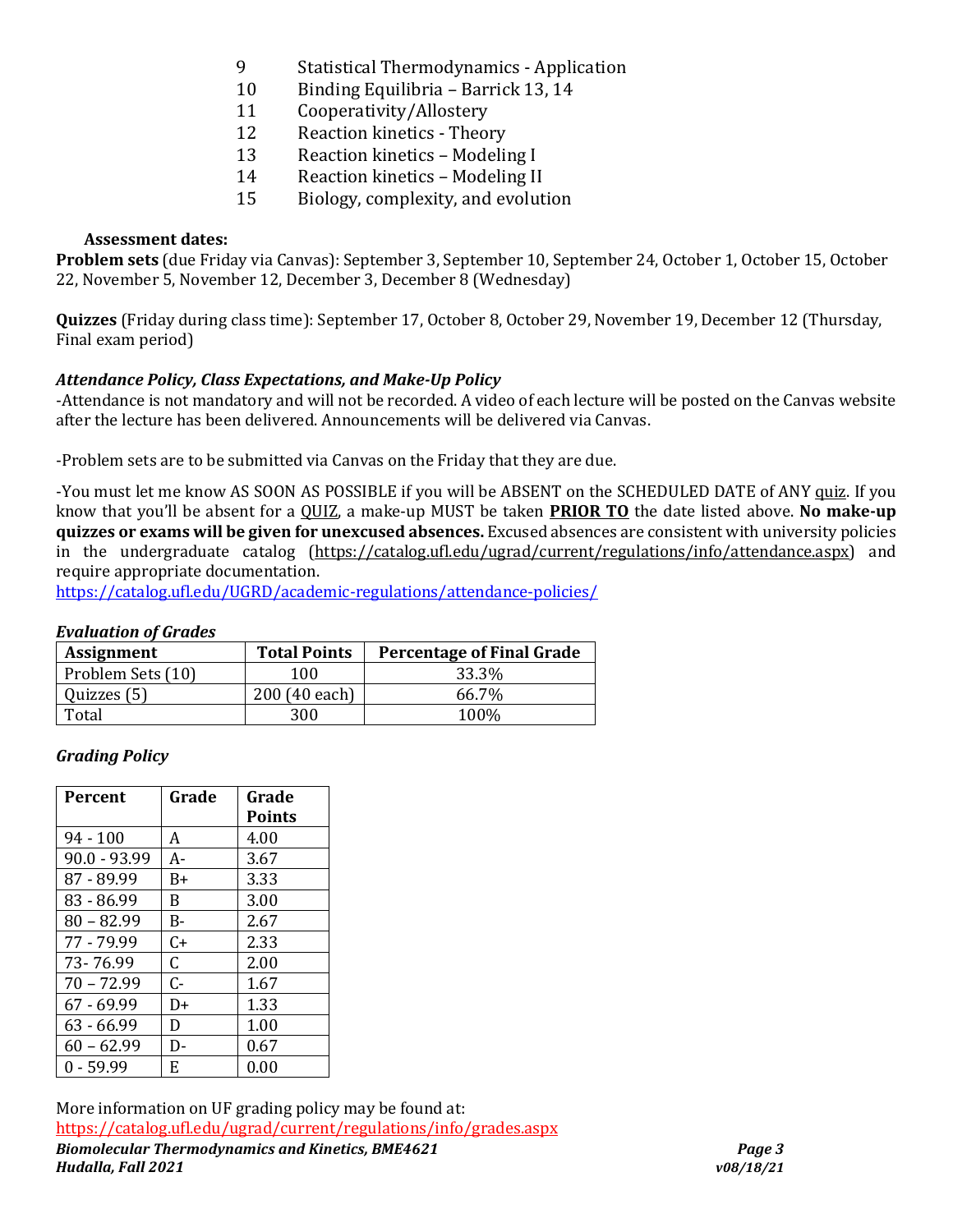### *Students Requiring Accommodations*

Students with disabilities who experience learning barriers and would like to request academic accommodations should connect with the disability Resource Center by visiting [https://disability.ufl.edu/students/get-started/.](https://disability.ufl.edu/students/get-started/) It is important for students to share their accommodation letter with their instructor and discuss their access needs, as early as possible in the semester.

### *Course Evaluation*

Students are expected to provide professional and respectful feedback on the quality of instruction in this course by completing course evaluations online via GatorEvals. Guidance on how to give feedback in a professional and respectful manner is available at [https://gatorevals.aa.ufl.edu/students/.](https://gatorevals.aa.ufl.edu/students/) Students will be notified when the evaluation period opens, and can complete evaluations through the email they receive from GatorEvals, in their Canvas course menu under GatorEvals, or via [https://ufl.bluera.com/ufl/.](https://ufl.bluera.com/ufl/) Summaries of course evaluation results are available to students a[t https://gatorevals.aa.ufl.edu/public-results/.](https://gatorevals.aa.ufl.edu/public-results/)

#### **In-Class Recording**

Students are allowed to record video or audio of class lectures. However, the purposes for which these recordings may be used are strictly controlled. The only allowable purposes are (1) for personal educational use, (2) in connection with a complaint to the university, or (3) as evidence in, or in preparation for, a criminal or civil proceeding. All other purposes are prohibited. Specifically, students may not publish recorded lectures without the written consent of the instructor.

A "class lecture" is an educational presentation intended to inform or teach enrolled students about a particular subject, including any instructor-led discussions that form part of the presentation, and delivered by any instructor hired or appointed by the University, or by a guest instructor, as part of a University of Florida course. A class lecture does not include lab sessions, student presentations, clinical presentations such as patient history, academic exercises involving solely student participation, assessments (quizzes, tests, exams), field trips, private conversations between students in the class or between a student and the faculty or lecturer during a class session.

Publication without permission of the instructor is prohibited. To "publish" means to share, transmit, circulate, distribute, or provide access to a recording, regardless of format or medium, to another person (or persons), including but not limited to another student within the same class section. Additionally, a recording, or transcript of a recording, is considered published if it is posted on or uploaded to, in whole or in part, any media platform, including but not limited to social media, book, magazine, newspaper, leaflet, or third party note/tutoring services. A student who publishes a recording without written consent may be subject to a civil cause of action instituted by a person injured by the publication and/or discipline under UF Regulation 4.040 Student Honor Code and Student Conduct Code.

#### *University Honesty Policy*

UF students are bound by The Honor Pledge which states, "We, the members of the University of Florida community, pledge to hold ourselves and our peers to the highest standards of honor and integrity by abiding by the Honor Code. On all work submitted for credit by students at the University of Florida, the following pledge is either required or implied: "On my honor, I have neither given nor received unauthorized aid in doing this assignment." The Conduct Code [\(https://sccr.dso.ufl.edu/process/student-conduct-code/\)](https://sccr.dso.ufl.edu/process/student-conduct-code/) specifies a number of behaviors that are in violation of this code and the possible sanctions. If you have any questions or concerns, please consult with the instructor or TAs in this class.

#### *Commitment to a Safe and Inclusive Learning Environment*

The Herbert Wertheim College of Engineering values broad diversity within our community and is committed to individual and group empowerment, inclusion, and the elimination of discrimination. It is expected that every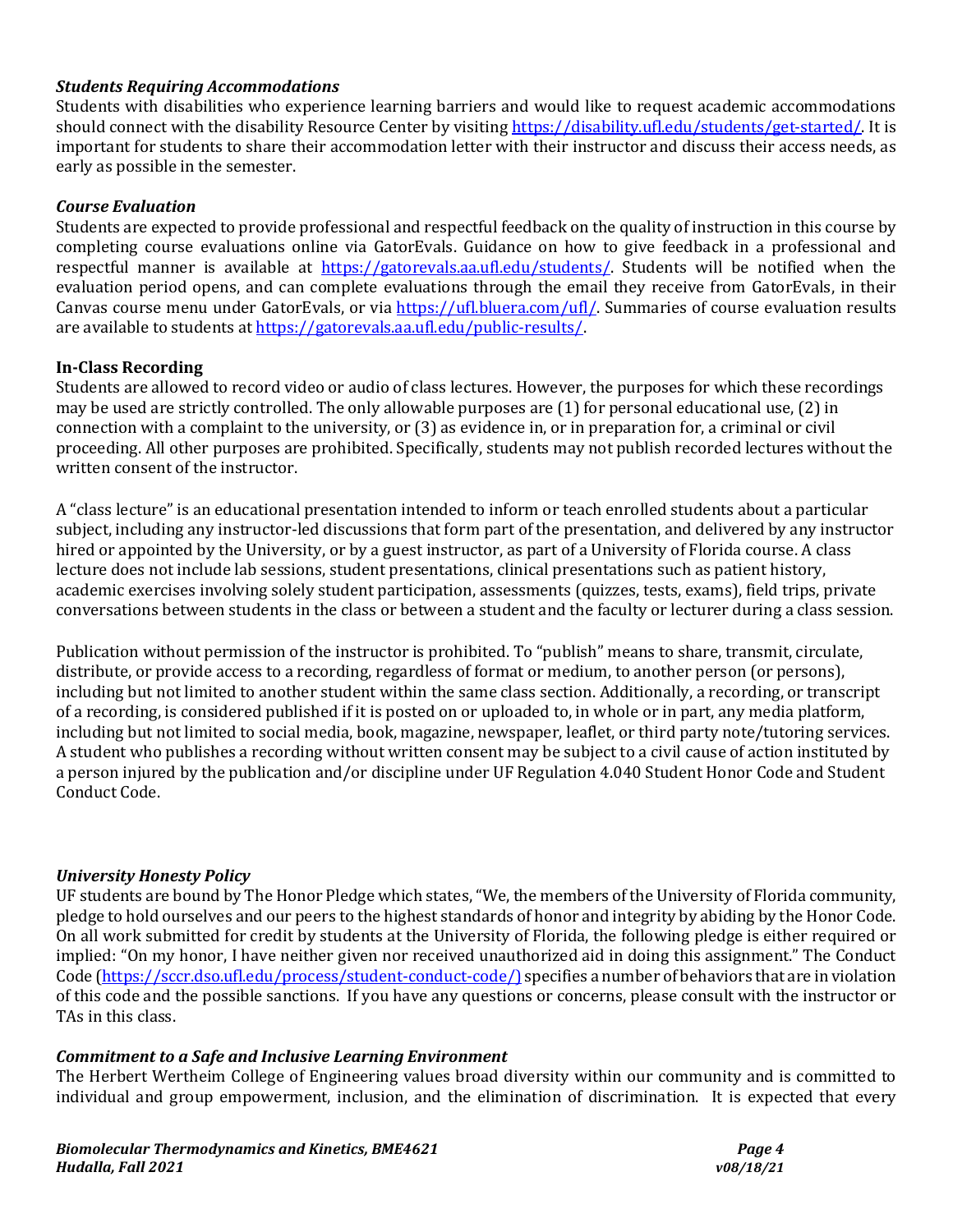person in this class will treat one another with dignity and respect regardless of gender, sexuality, disability, age, socioeconomic status, ethnicity, race, and culture.

If you feel like your performance in class is being impacted by discrimination or harassment of any kind, please contact your instructor or any of the following:

- Your academic advisor or Graduate Program Coordinator
- Jennifer Nappo, Director of Human Resources, 352-392-0904, [jpennacc@ufl.edu](mailto:jpennacc@ufl.edu)
- Curtis Taylor, Associate Dean of Student Affairs, 352-392-2177[, taylor@eng.ufl.edu](mailto:taylor@eng.ufl.edu)
- Toshikazu Nishida, Associate Dean of Academic Affairs, 352-392-0943[, nishida@eng.ufl.edu](mailto:nishida@eng.ufl.edu)

### *Software Use*

All faculty, staff, and students of the University are required and expected to obey the laws and legal agreements governing software use. Failure to do so can lead to monetary damages and/or criminal penalties for the individual violator. Because such violations are also against University policies and rules, disciplinary action will be taken as appropriate. We, the members of the University of Florida community, pledge to uphold ourselves and our peers to the highest standards of honesty and integrity.

### *Student Privacy*

There are federal laws protecting your privacy with regards to grades earned in courses and on individual assignments. For more information, please see: <https://registrar.ufl.edu/ferpa.html>

### *Campus Resources:*

#### *Health and Wellness*

#### **U Matter, We Care:**

Your well-being is important to the University of Florida. The U Matter, We Care initiative is committed to creating a culture of care on our campus by encouraging members of our community to look out for one another and to reach out for help if a member of our community is in need. If you or a friend is in distress, please contact [umatter@ufl.edu](mailto:umatter@ufl.edu) so that the U Matter, We Care Team can reach out to the student in distress. A nighttime and weekend crisis counselor is available by phone at 352-392-1575. The U Matter, We Care Team can help connect students to the many other helping resources available including, but not limited to, Victim Advocates, Housing staff, and the Counseling and Wellness Center. Please remember that asking for help is a sign of strength. In case of emergency, call 9-1-1.

**Counseling and Wellness Center:** [https://counseling.ufl.edu,](https://counseling.ufl.edu/) and 392-1575; and the University Police Department: 392-1111 or 9-1-1 for emergencies.

### **Sexual Discrimination, Harassment, Assault, or Violence**

If you or a friend has been subjected to sexual discrimination, sexual harassment, sexual assault, or violence contact the **[Office of Title IX Compliance](https://titleix.ufl.edu/)**, located at Yon Hall Room 427, 1908 Stadium Road, (352) 273-1094, [title-ix@ufl.edu](mailto:title-ix@ufl.edu)

### **Sexual Assault Recovery Services (SARS)**

Student Health Care Center, 392-1161.

### **University Police Department** at 392-1111 (or 9-1-1 for emergencies), o[r http://www.police.ufl.edu/.](http://www.police.ufl.edu/)

### **COVID-19**

- You are expected to wear approved face coverings at all times during class and within buildings even if you are vaccinated.
- If you are sick, stay home and self-quarantine. Please visit the UF Health Screen, Test & Protect website about next steps, retake the questionnaire and schedule your test for no sooner than 24 hours after your symptoms began. Please call your primary care provider if you are ill and need immediate care or the UF